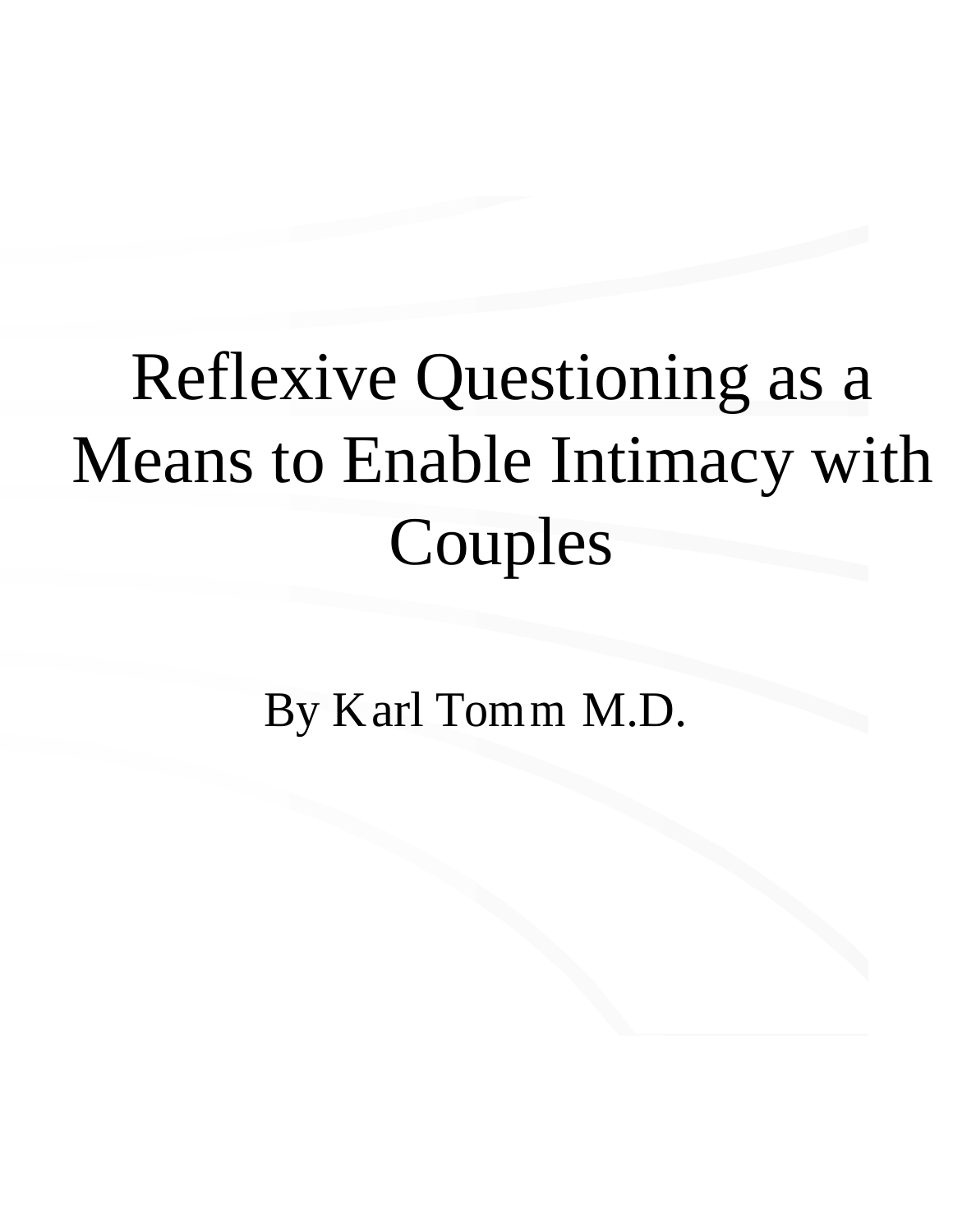#### Clinical Interviewing

- Assessment vs Therapy
- Questions vs Statements
	- Statements set forth the interviewer's views
	- Questions bring forth the client's views
- Complexities of linguistic communication
	- Questions can embed statements
	- Statements can embed questions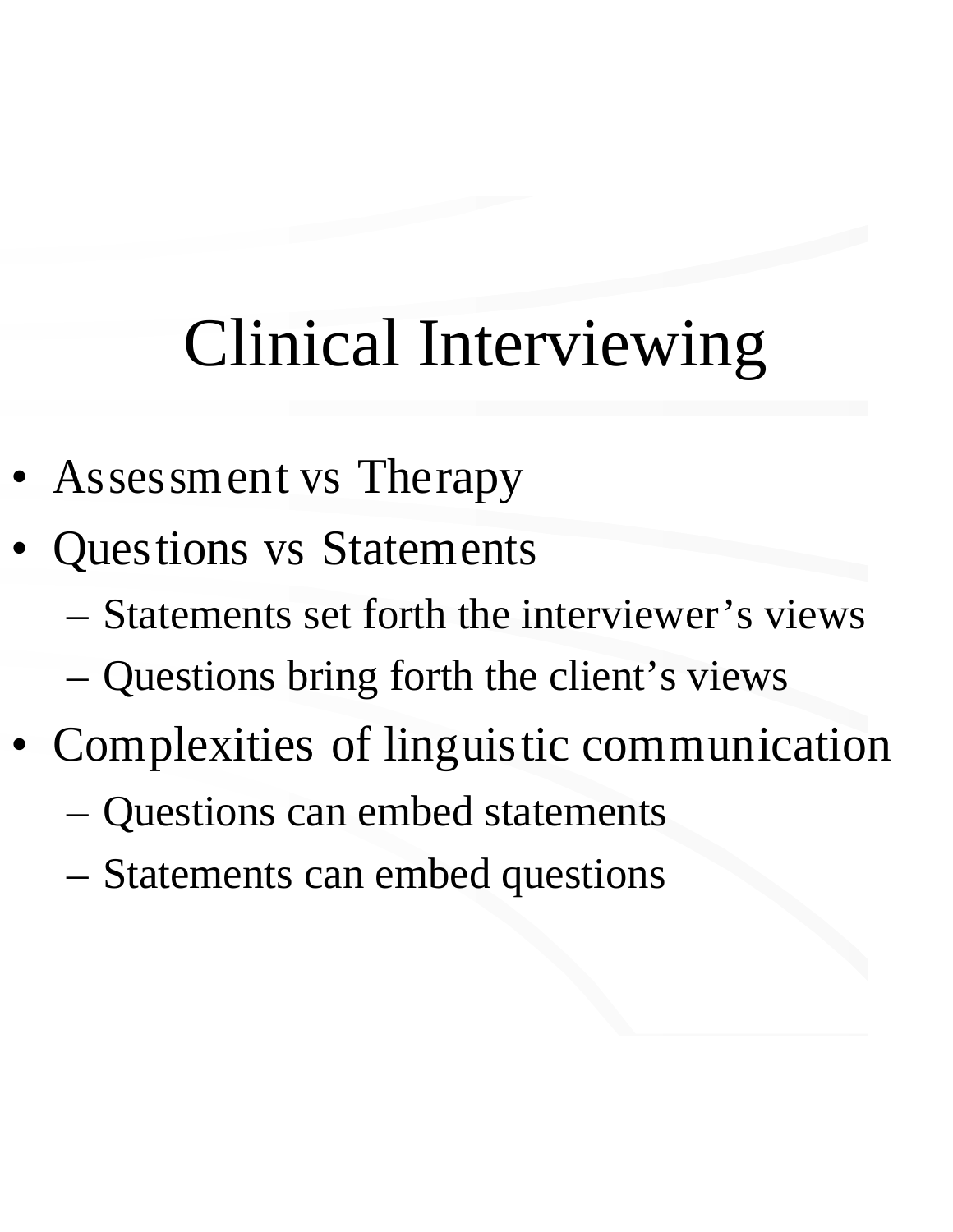#### Dimensions in Questioning

- Open vs closed questions
- Who, what, where & how questions vs "why" questions
- Effects of questions & their answers
	- information conveyed to interviewer
	- altered experience of interviewee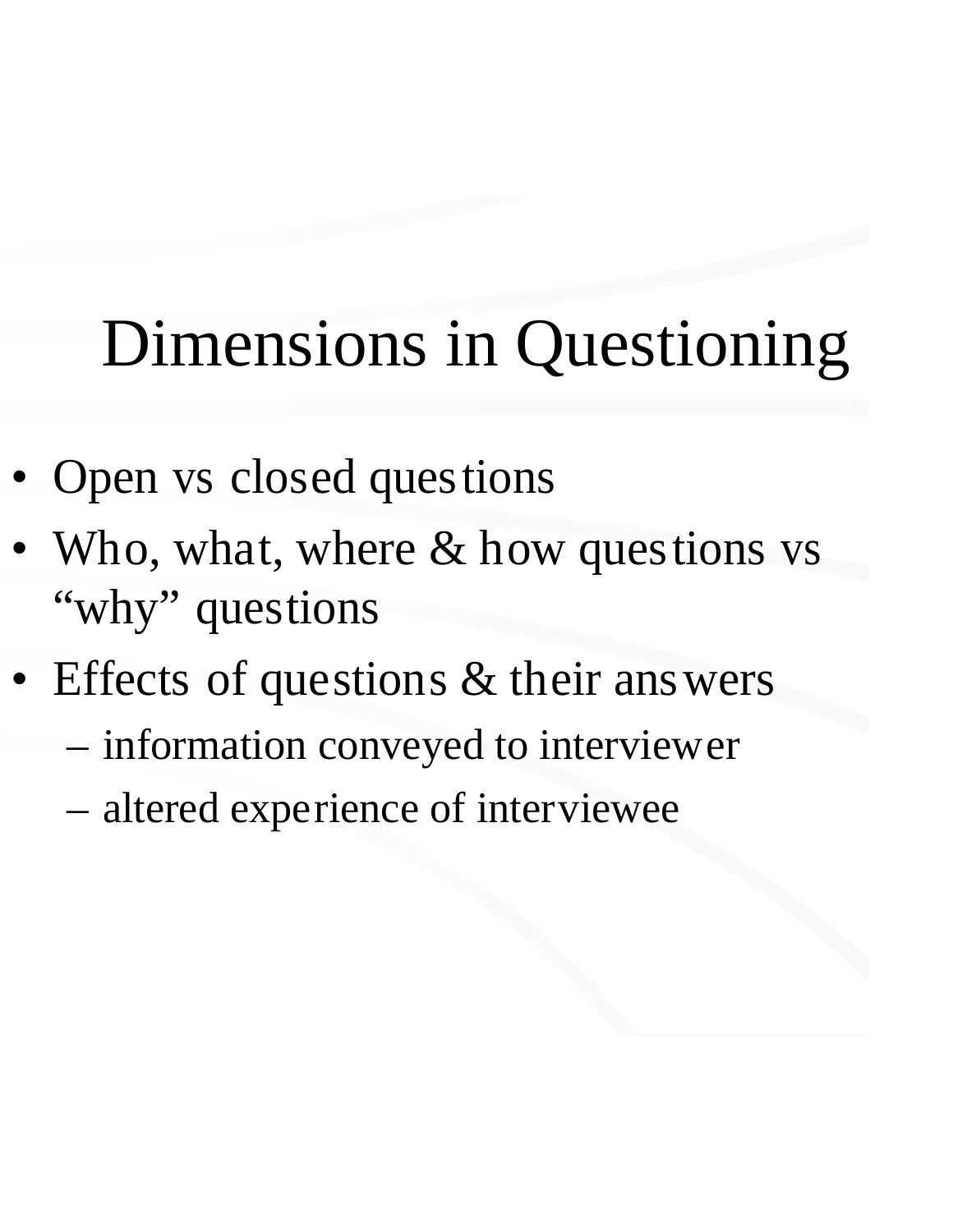### Dimensions in Questioning (cont'd)

- The interviewer's "power" in the interviews
	- In formulating a question
		- The question defines the domain of a legitimate response
	- In the process of asking the question
	- Contextual expectations
	- Impositional vs invitational manner
	- Conveyed by context, tone, cadence, non-verbal expressions, etc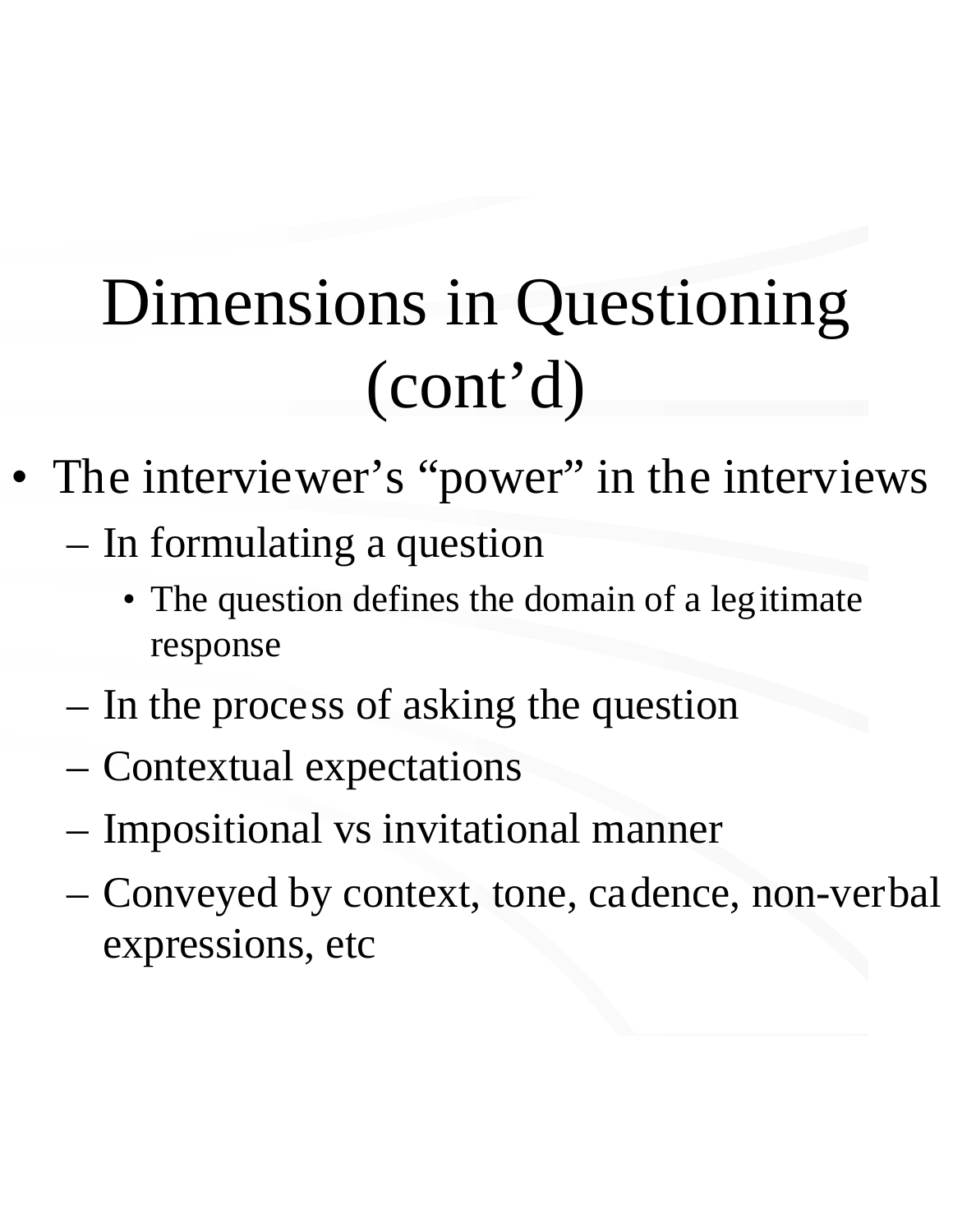# 4 Major Types of Questions

- 1. Lineal questions
	- Clarify sequences over time
	- Intent is to develop a sequential understanding for interviewer
- 2. Circular questions
	- Clarify here and now situation and relationships
	- Intent is to develop a contextural understanding for interviewer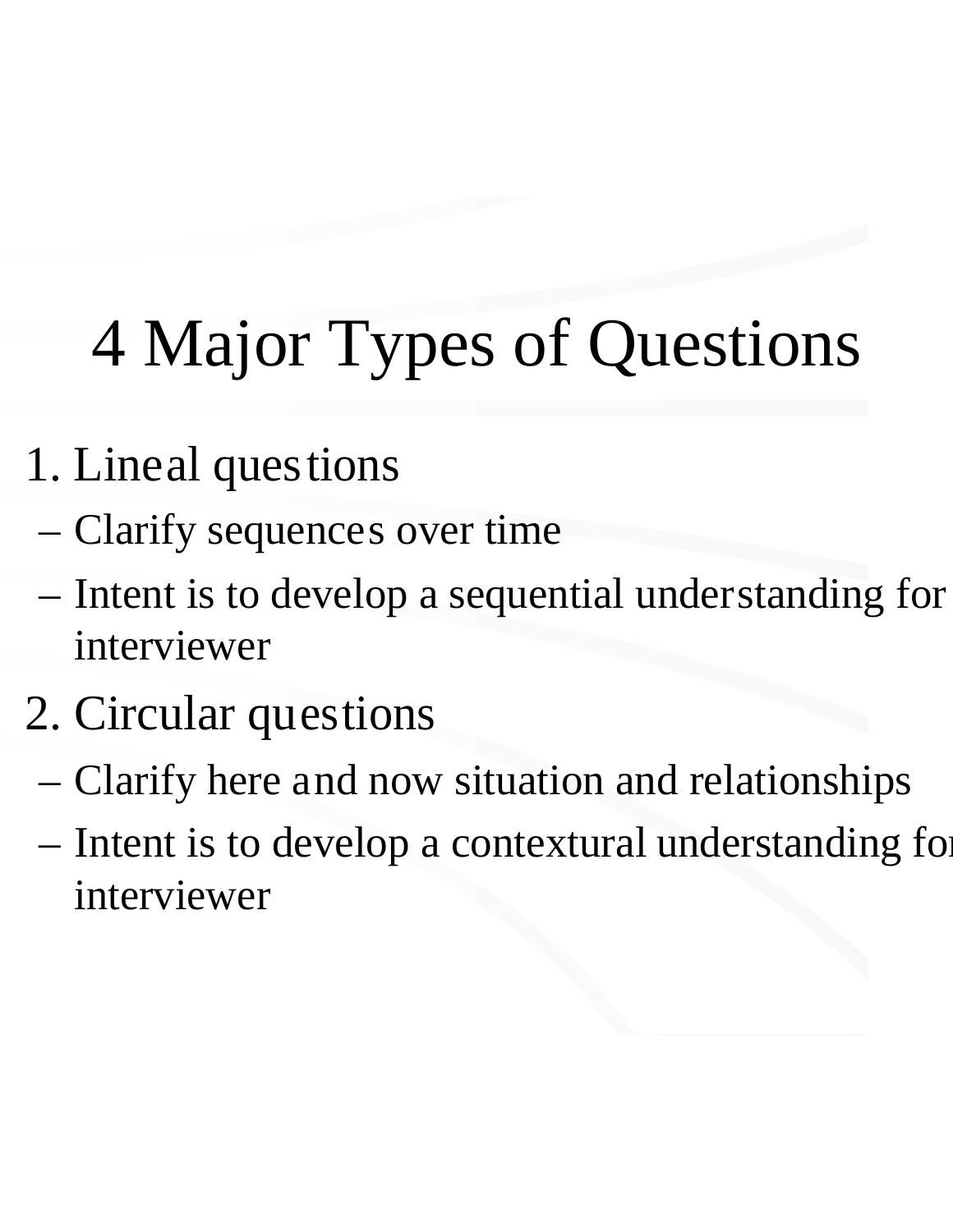## 4 Major Types of Questions (cont'd)

- 3. Reflexive questions
	- Intent to influence client therapeutically
	- Open space for alternative meanings that are healing or enhanced understanding that supports wellness
	- Selectively mobilize own knowledge and competencies
	- Invitational (less impositional)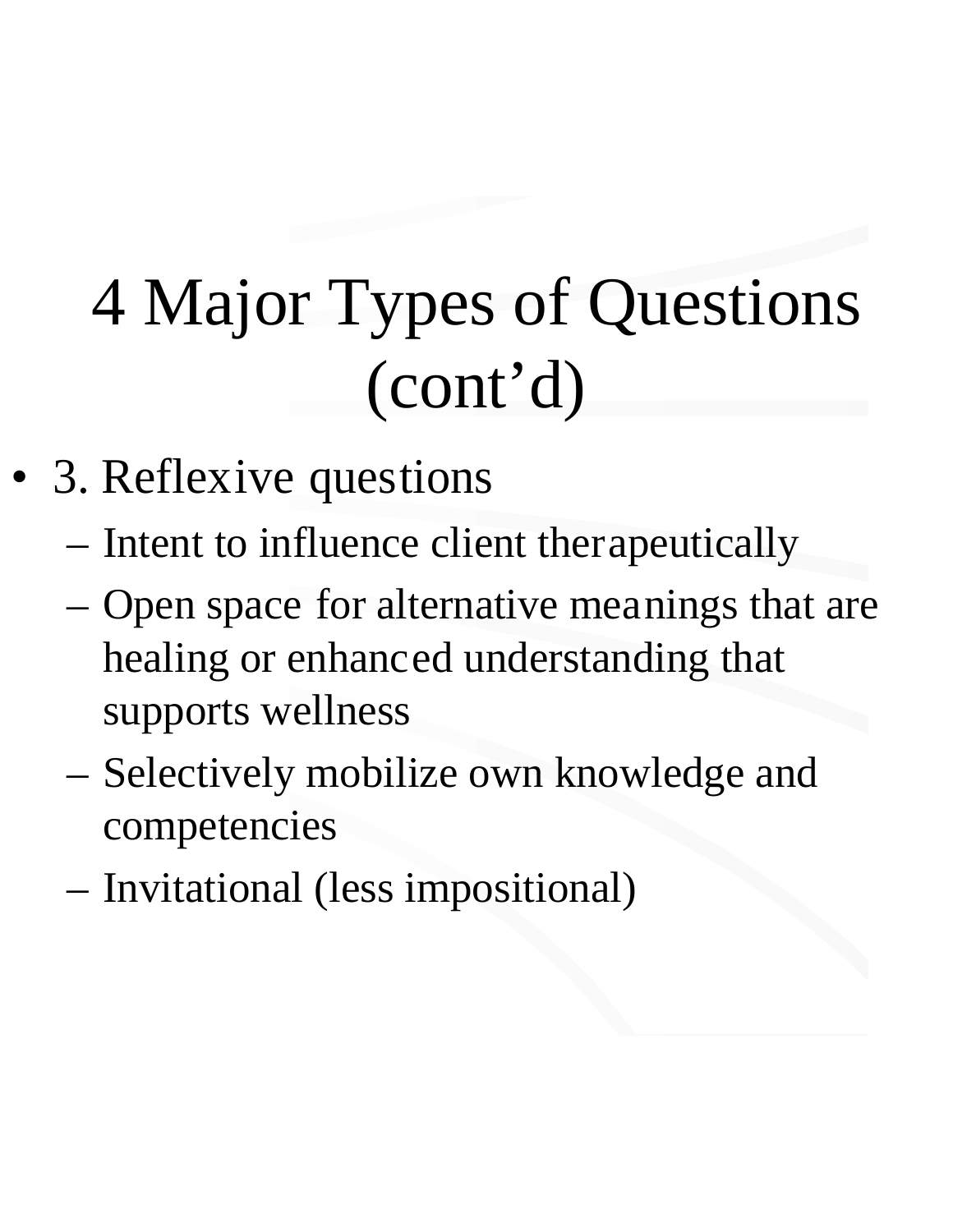## 4 Major Types of Questions (cont'd)

- 4. Strategic Questions
	- Intent to influence client correctively
	- Close space to accept the interviewer's views as preferred
	- Impositional (less invitational)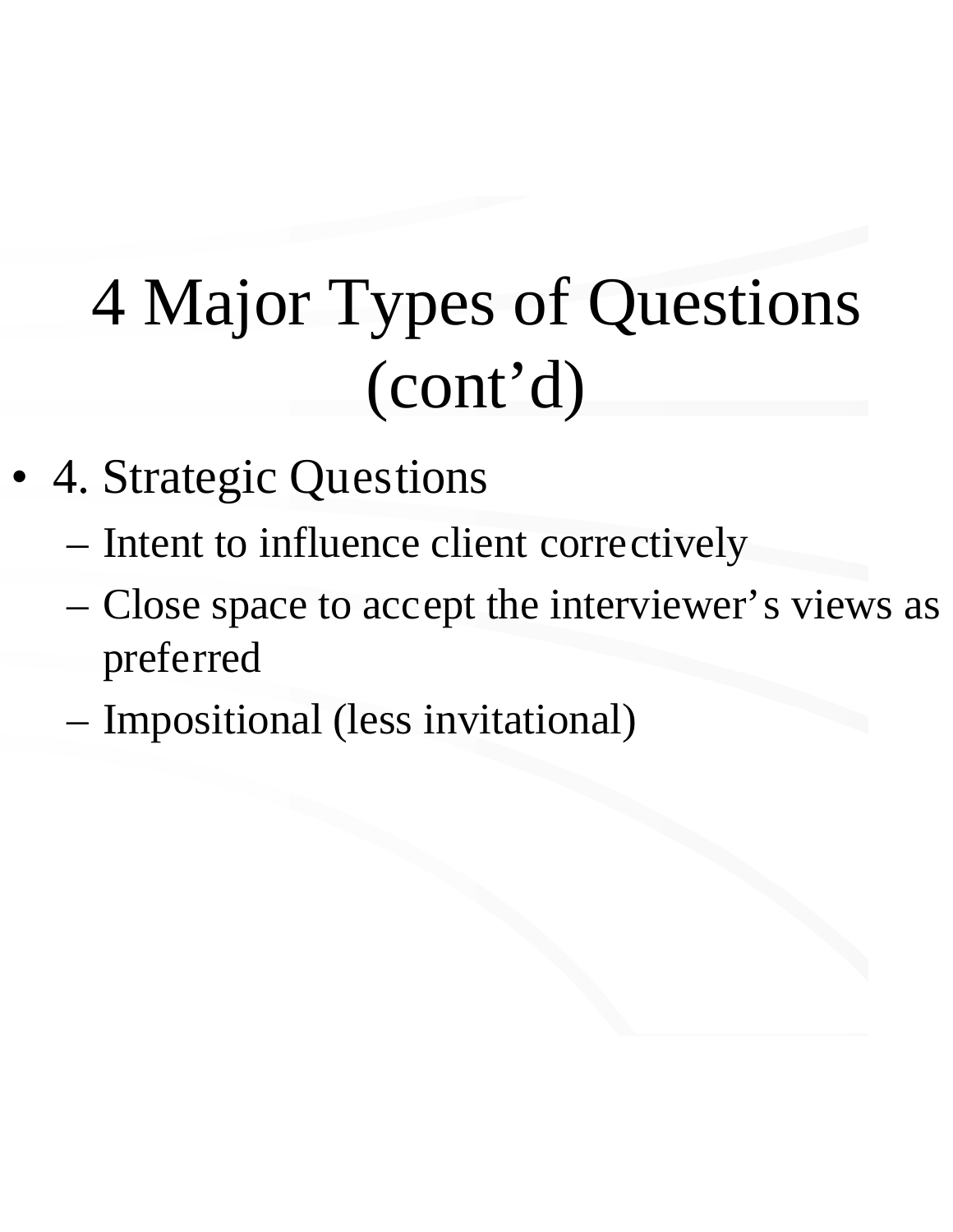## Effects of Different Types of **Questions**

- Lineal questions
	- Conservative effect on interviewer
	- Judgmental effect on both
- Circular questions
	- Liberating effect on interviewee
	- Accepting effect on both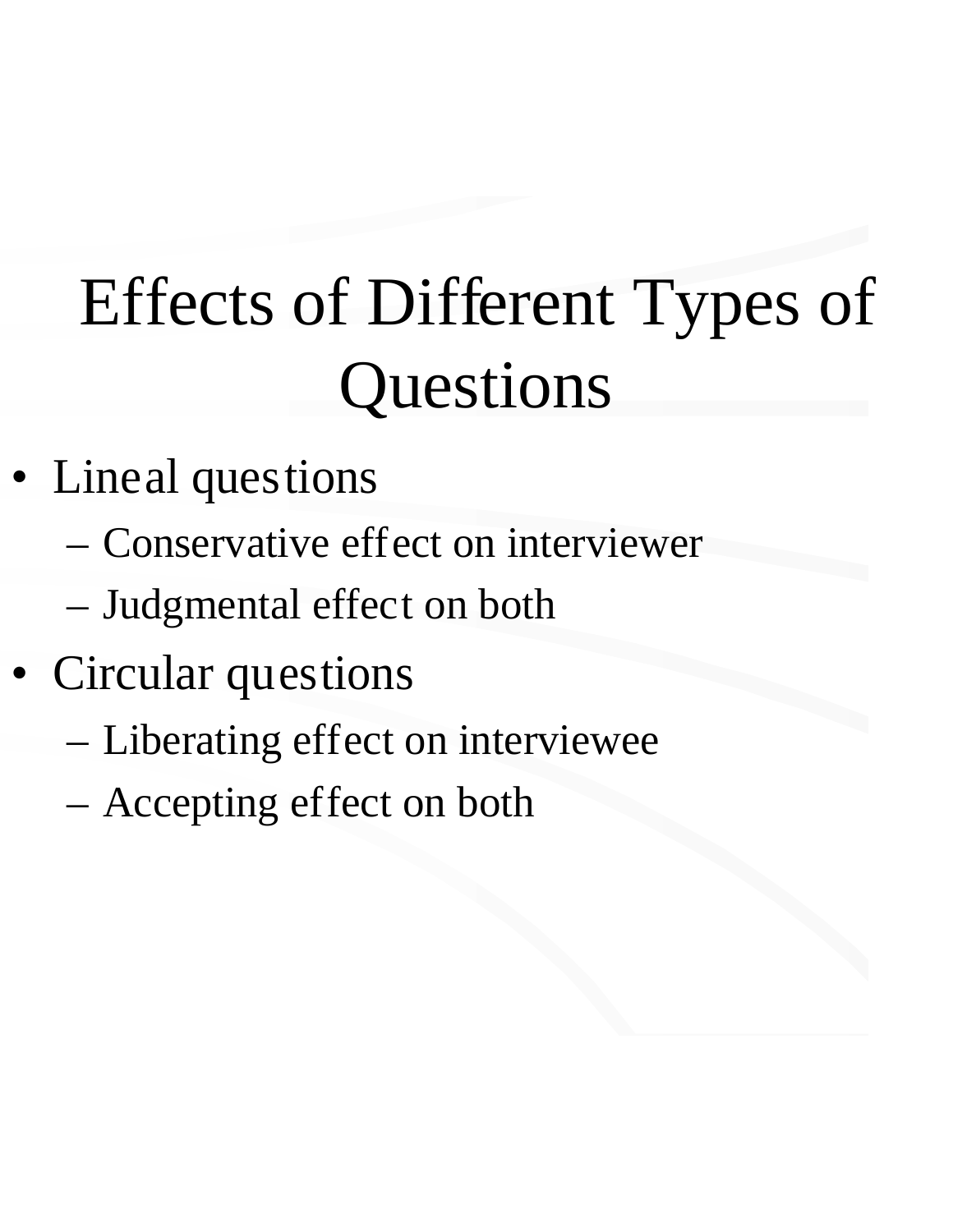## Effects of Different Types of Questions (cont'd)

- Reflexive questions
	- Generative effect on client
	- Creative effect on clinician
- Strategic questions
	- Constraining effect on client
	- Oppositional effect on both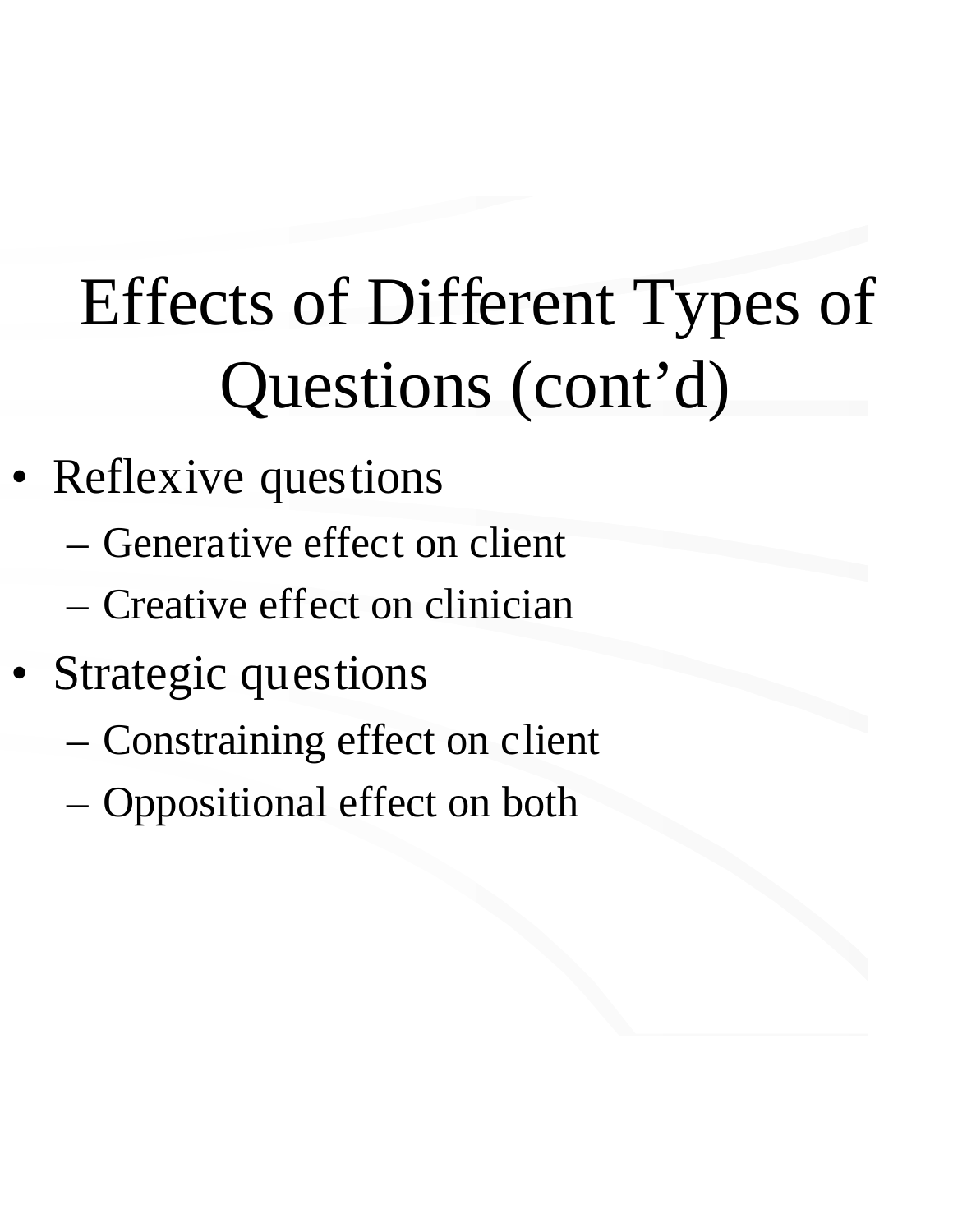# Types of Reflexive Questions

- Future Oriented Questions
- **Observer Perspective Questions**
- Unexpected Context Change Questions
- Embedded Suggestion Questions
- Normative Comparison Questions
- Distinction Clarifying Questions
- Questions Introducing Hypotheses
- Process Interruption Questions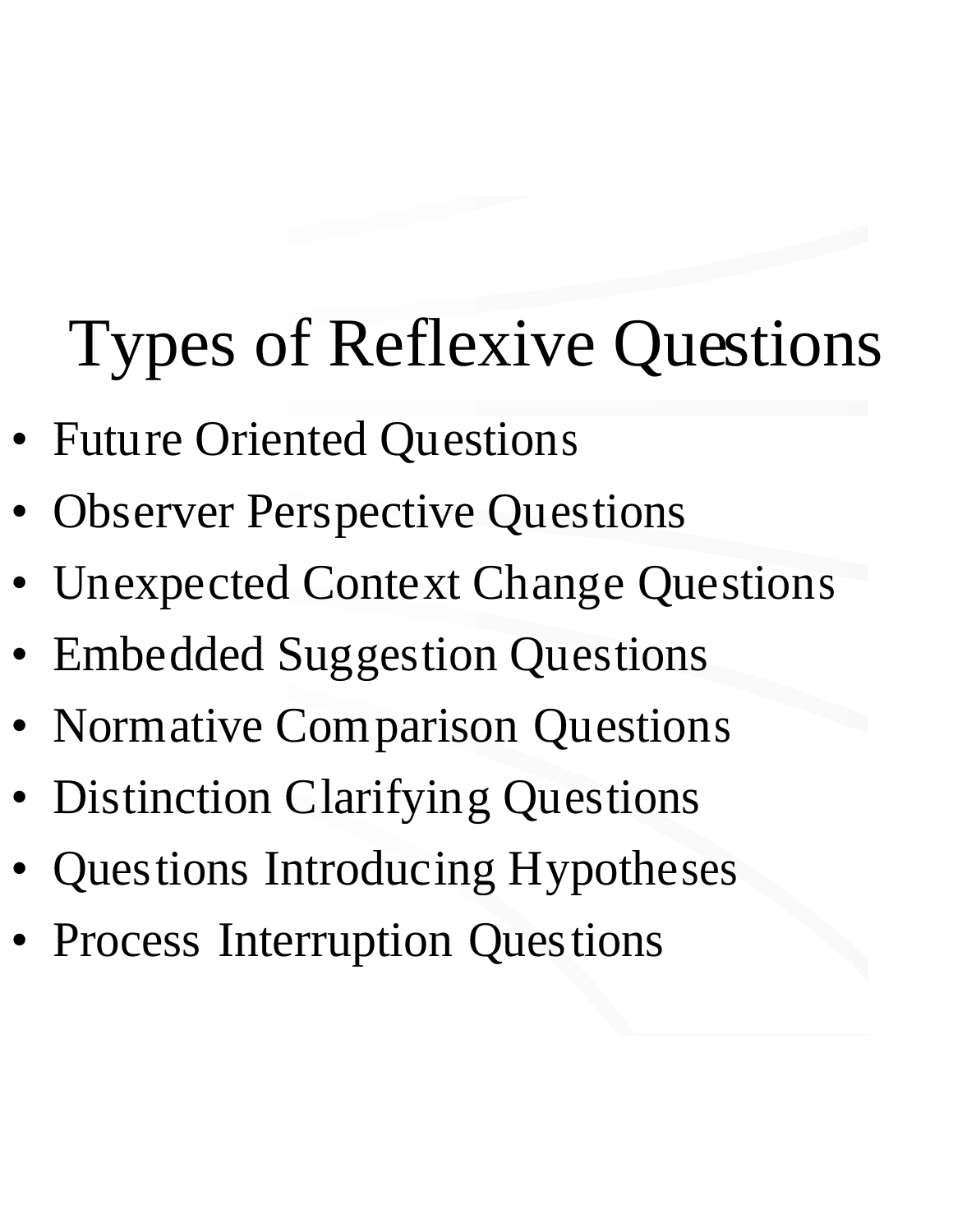### Sequences of Reflexive **Questions**

- Co-constructing hope
- Co-constructing responsibility
- Creating conditions for child acceptance of a step parent
- Deconstructing shame and guilt
- Opening space for apology, forgiveness and reconciliation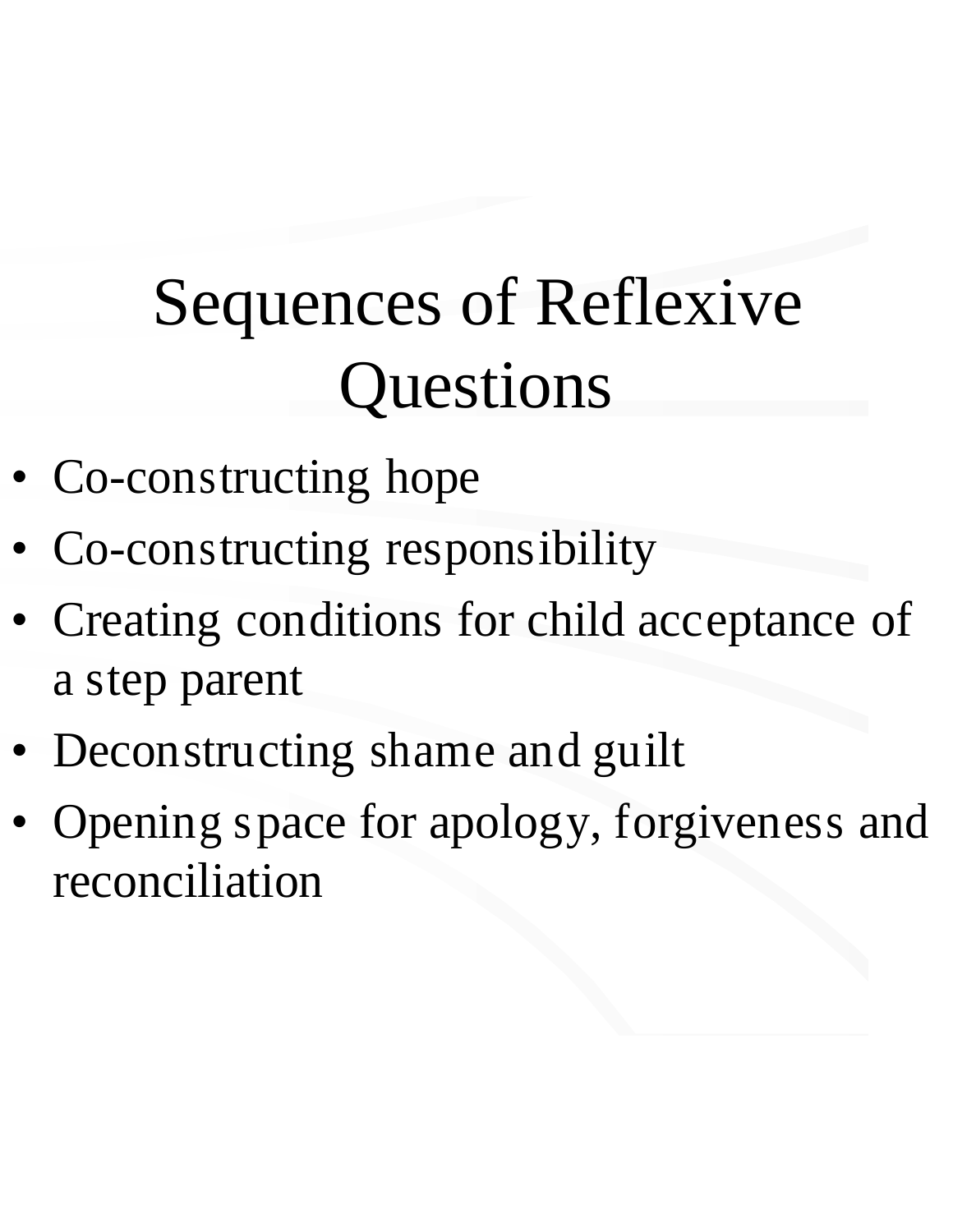#### Co-constructing Hope

- A Working Definition of Hope
	- Living a preferred future in the present
- Sequence of Questions
	- Bringing forth preferences (interests, desires and/or passions)
	- Opening space for future possibilities
- Possible Complication
	- Fostering unrealistic hopes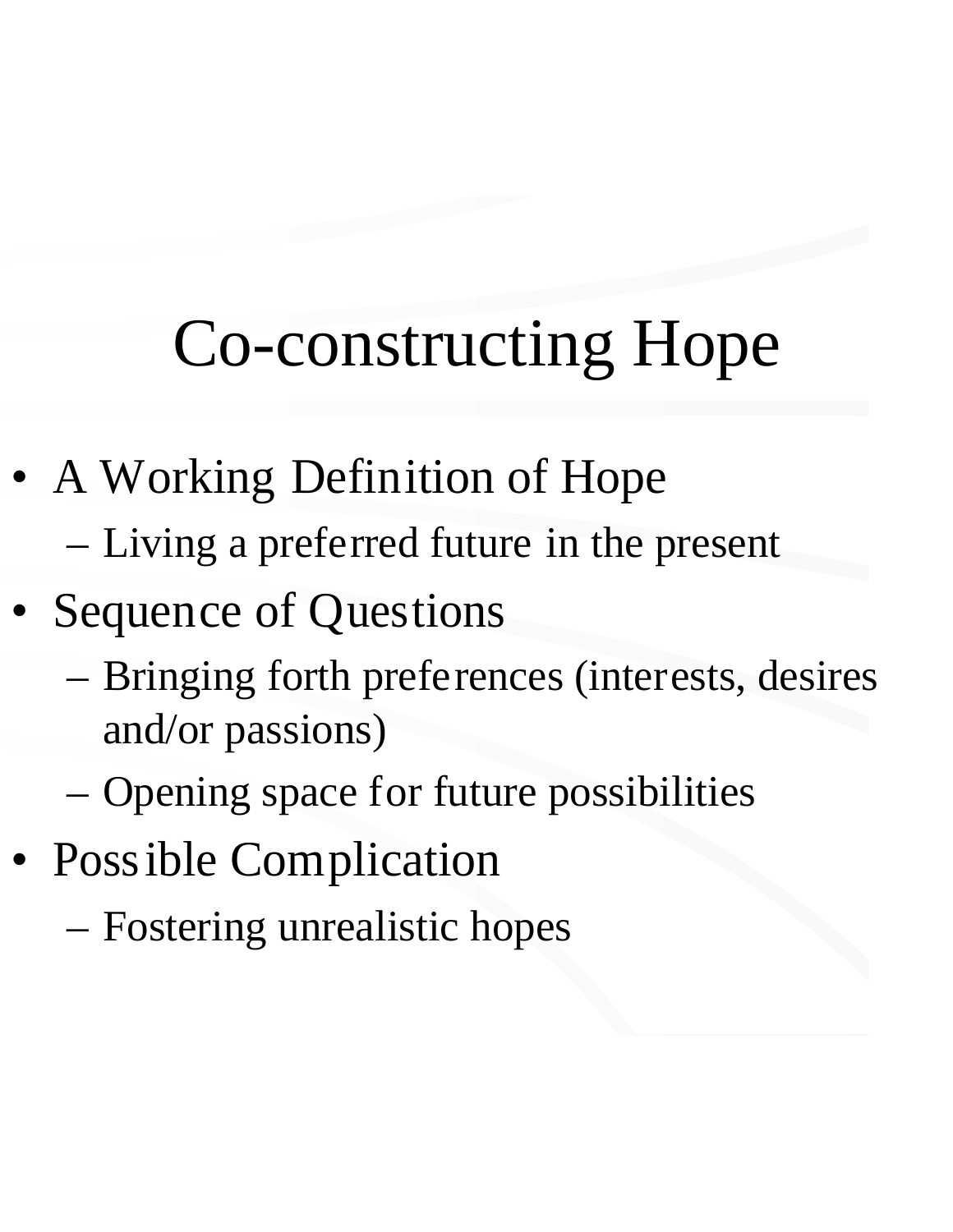#### Co-constructing Responsibility

- A Working Definition of Responsibility
	- Living consistently with an awareness of whether one likes or dislikes the consequences of one's own actions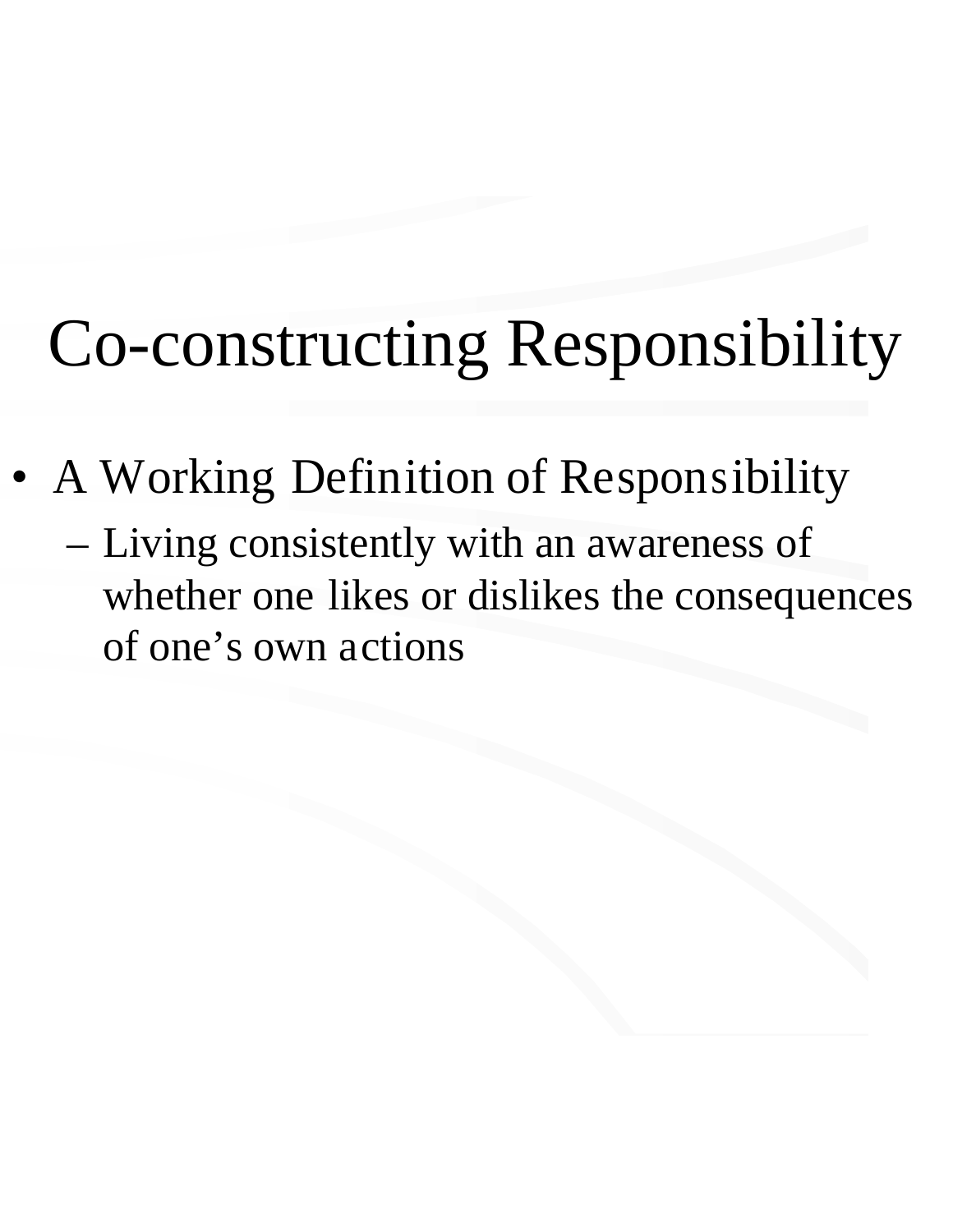## Co-constructing Responsibility (cont'd)

- Sequence of Questions
	- Search for positive intentions in taking action
	- Open space for awareness of a difference between intended effects and actual effects of actions taken
	- Bring forth an awareness of one's own feelings about the actual effects
	- Invite reflection on alternative actions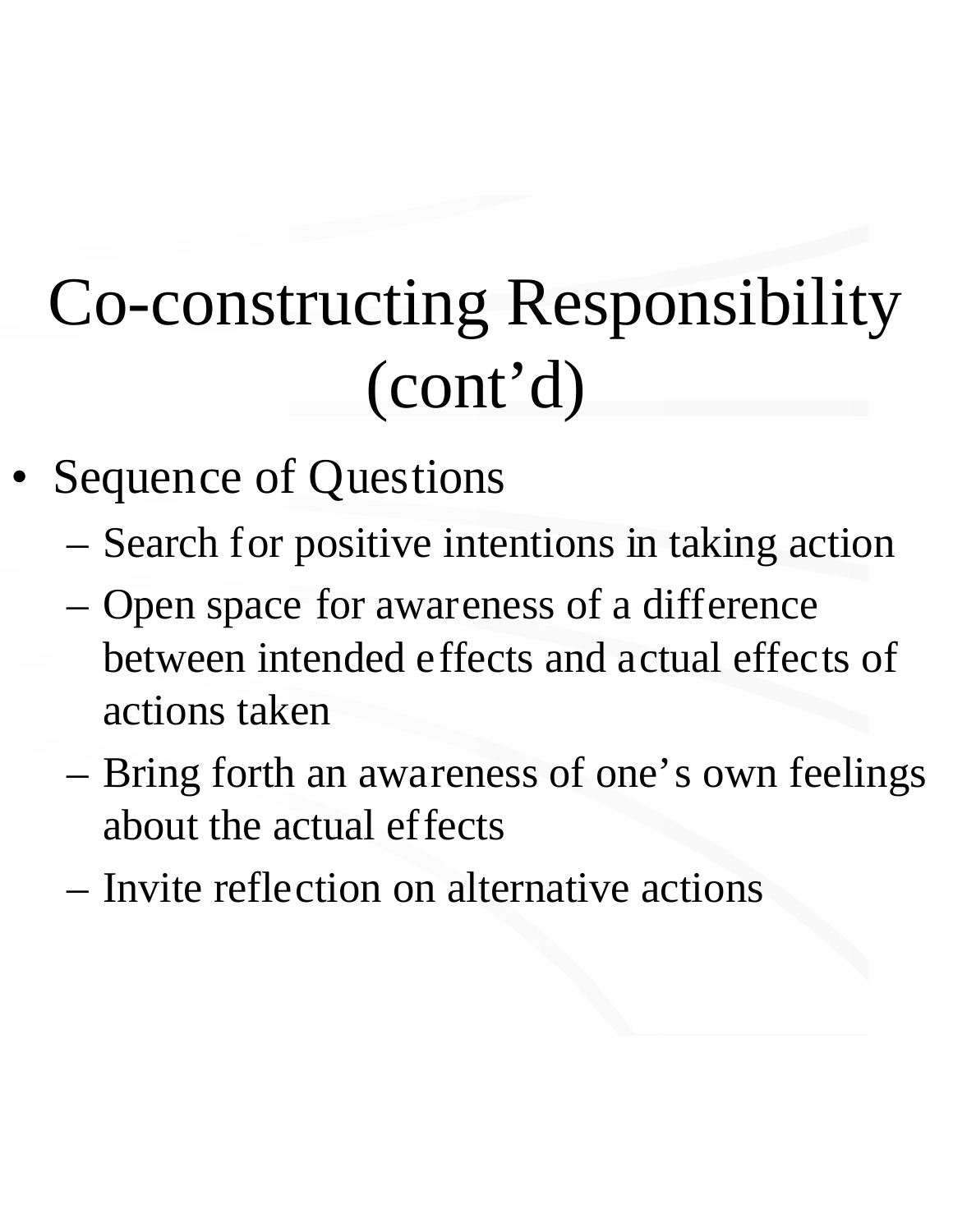#### Child Acceptance of a Step-Parent

- Bring forth an awareness of the effects of the quality and strength of the step relationship on the partnership
- Open space for an acknowledgment of differential attachments between the child and step-parent vs natural parent
- Co-construct a means to promote growth in the step relationship and diminish the parental imbalance in attachment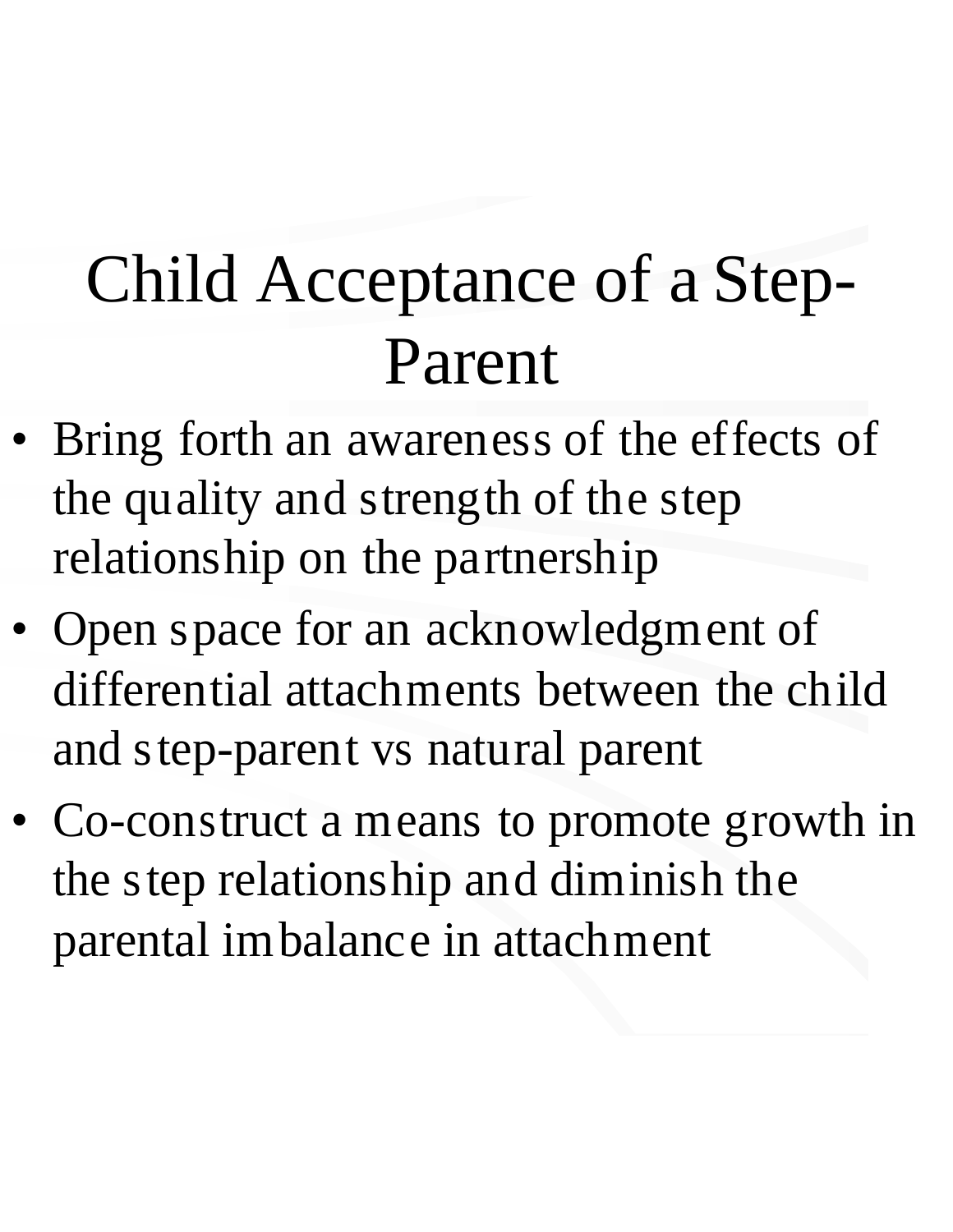## Bifurcation Questioning

- Example of reflexive questions that empower
- A means to co-construct awareness of alternatives and self as agent in making choices
- A branching structure in the question – Past choices
	- Present options
	- Future possibilities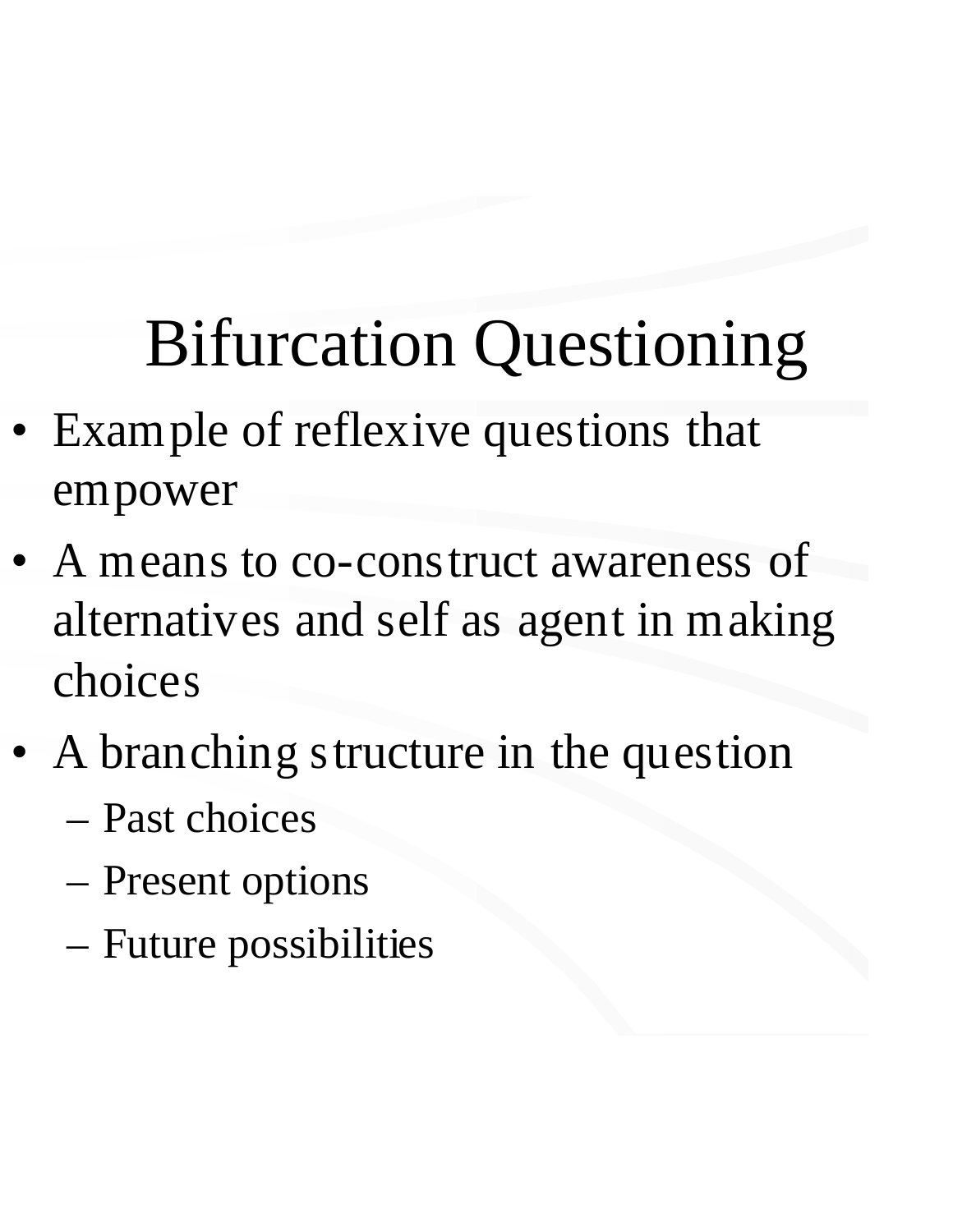#### Internalized Other Interviewing

- Reflexive questions that deepen understanding of and empathy for the other
- Based on a view of the self as constituted by an internalized community
- A means to selectively disclose and affirm another's understanding and feelings about the relationship and the self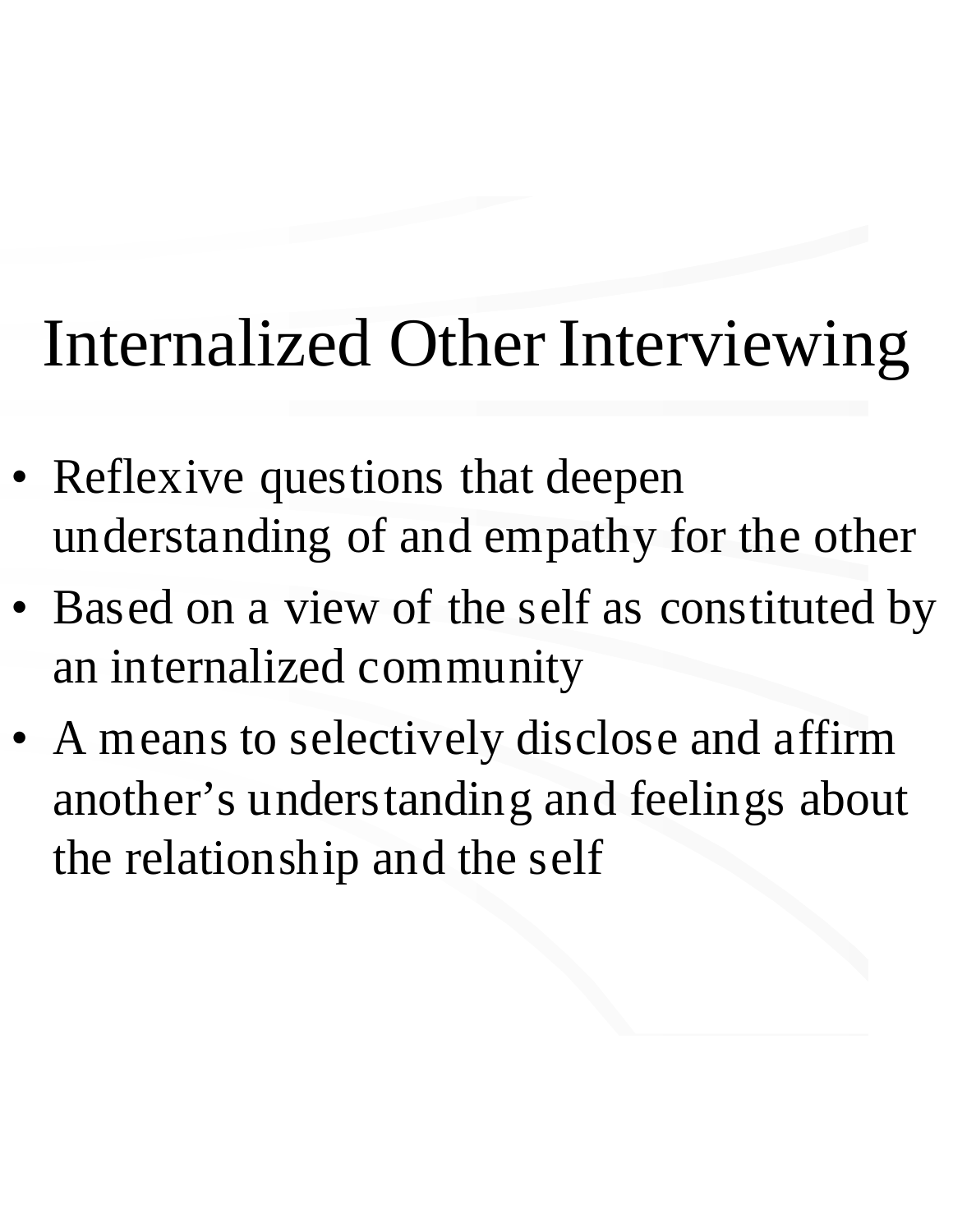## Additional Reflexive Questions

- Grounding Questions
- **Externalizing Questions**
- Internalizing Questions
- Agency Questions
- Re-construction Questions
- Audience Questions
- Interpersonal Pattern Questions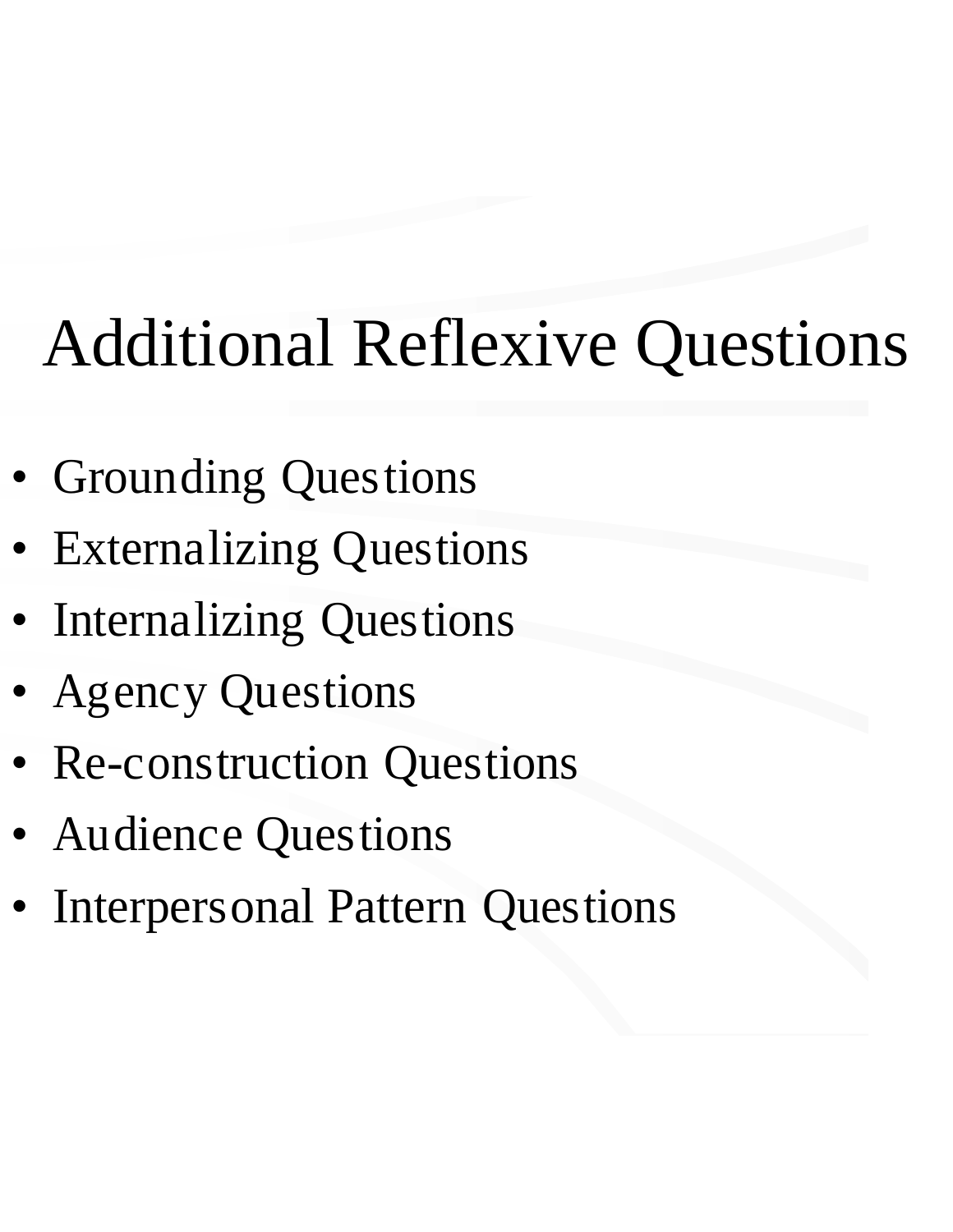### Additional Reflexive Questions (cont'd)

- Motivating Questions
- Responsibility Questions
- Re-emotioning Questions
- De-construction Questions
- Endurance Questions
- **Self Reflexive Questions**